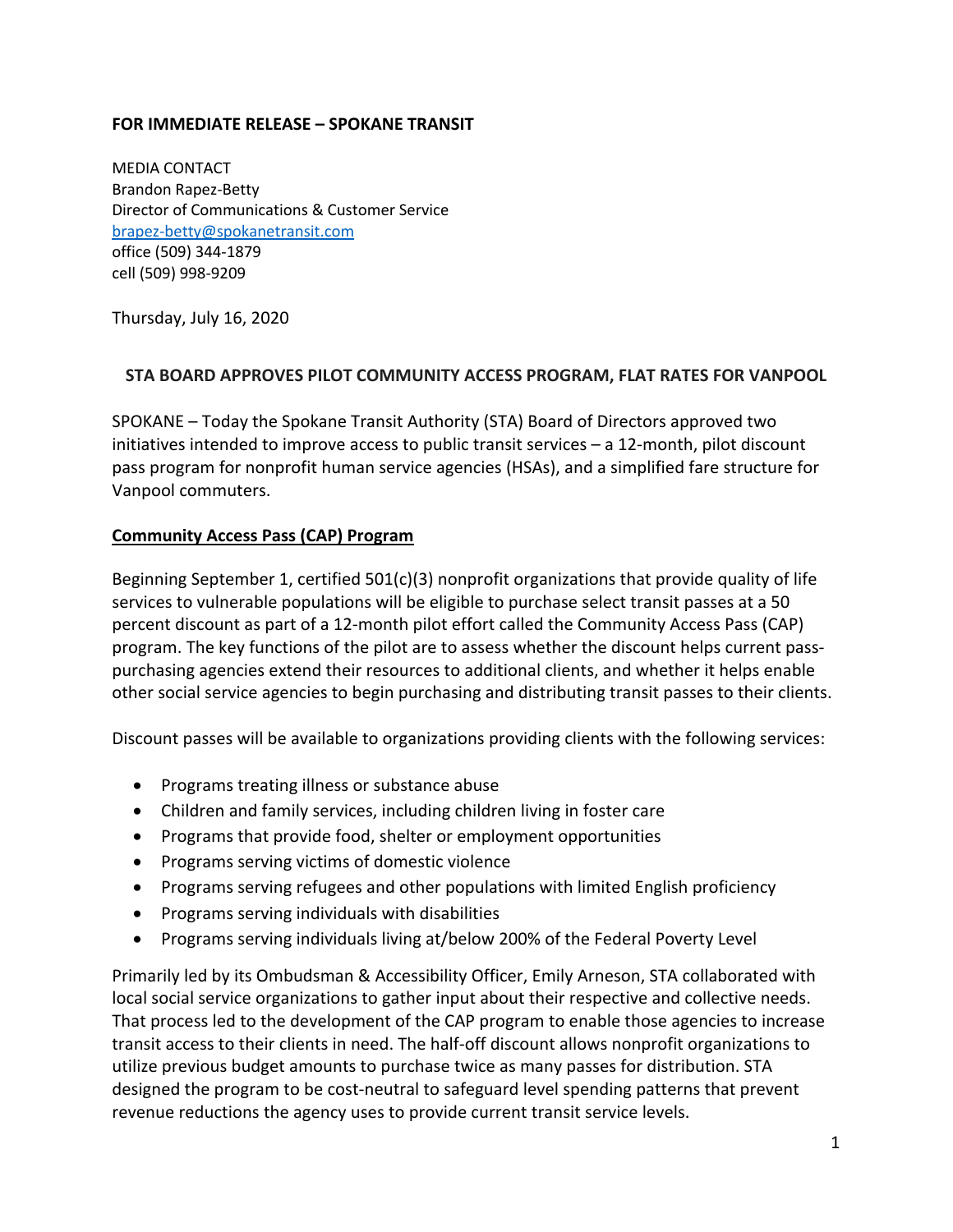"Spokane is fortunate to have an active and collaborative network of nonprofit agencies focused on serving the most vulnerable members of our community," Arneson said. "Through strong and ongoing partnerships with these organizations, we've developed an initial framework for a viable transportation solution for those agencies whose missions are to help people improve their lives."

The pilot will be evaluated for effectiveness and sustainability in its third quarter. The STA Board will review the results and determine the program's future.

For more information, or to apply as a certified 501(c)(3) nonprofit, please contact STA's Business Development Manager, Delana Combs, at dcombs@spokanetransit.com, or (509) 343- 1674.

## **Vanpool Fare Change – Flat Rates**

Beginning August 1, STA will implement a flat-rate fare structure to simplify how Vanpool commuters pay for the transportation service. The first in Washington to do so, STA implemented this change to attract new Vanpool customers with straightforward pricing.

Vanpool, a commuter-focused transit service provided by STA, enables commuters to reduce the cost and impact of driving to work alone. Different from traditional carpooling, STA provides and maintains 7, 12 and 15-passenger vans that are driven by Vanpool groups to and from work in similar parts of the region.

Previously based on variables subject to frequent changes, the new, simplified fare structure is based solely on where each Vanpool group starts and ends:

- \$60 a month if your commute is within Spokane County
- \$80 a month if your commute includes Kootenai or Stevens County
- \$100 a month if your commute is in any other county

Existing customers whose monthly payments are less than the new rates will have their current payment frozen. Any future changes will be a part of an agency-wide, comprehensive fare assessment.

For more information about Vanpool, visit www.spokanetransit.com, or contact STA's Vanpool Manager, Greg Garrett, at ggarrett@spokanetransit.com, or (509) 325-6048.

###

*STA provides public transportation services through fixed route (bus) service, paratransit service and vanpool to the cities of Airway Heights, Cheney, Liberty Lake, Medical Lake, Millwood, Spokane and Spokane Valley and parts of the unincorporated County. The organization employs more than 600 people and is overseen by a 13-member regional board: nine voting elected officials from Spokane County and*